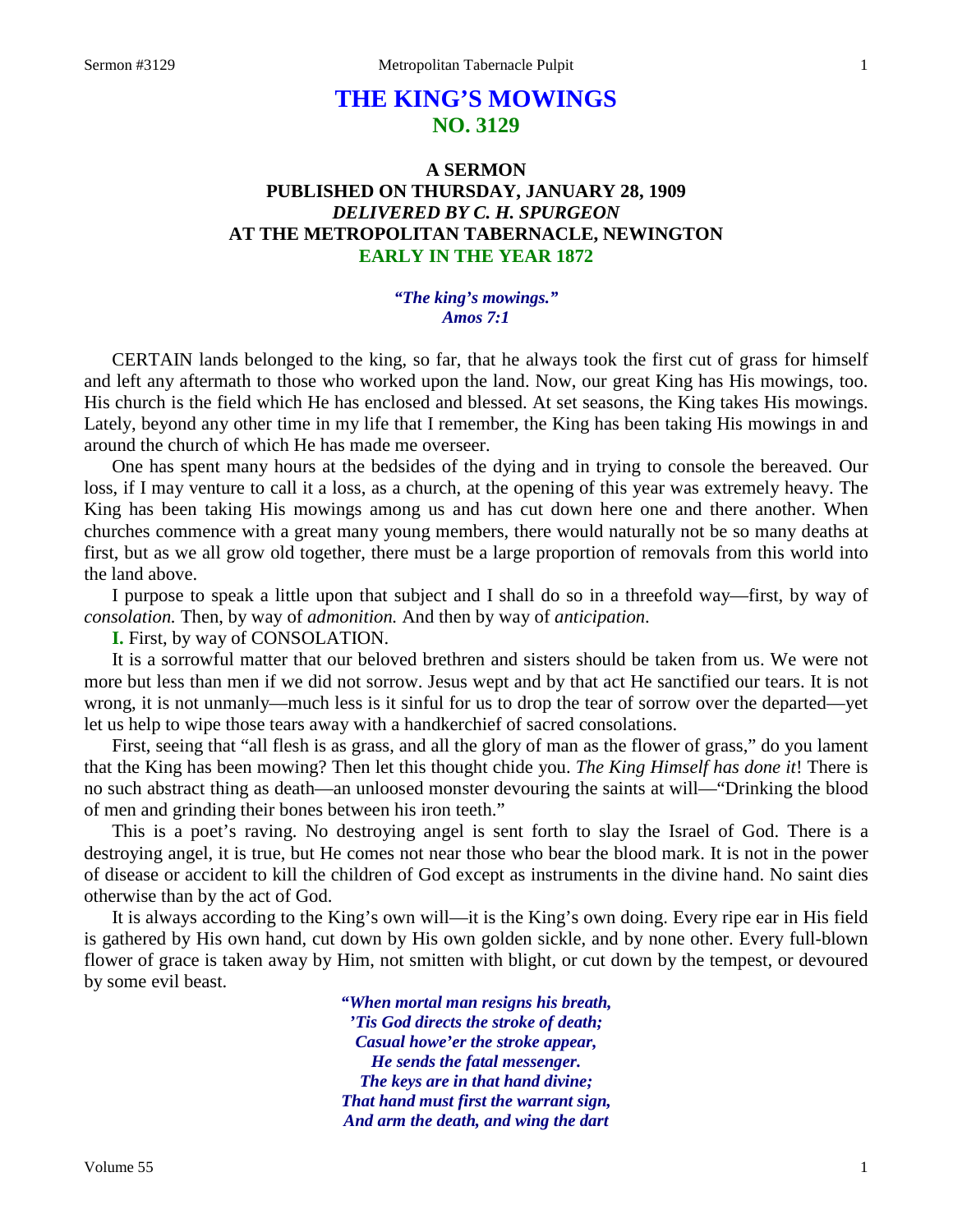#### *Which doth His message to our heart."*

The Lord has done it in every case, and knowing this, we must not even think of complaining. What the King does, His servants delight in, for He is such a King that, let Him do what seems good to Him and we will still bless Him—we are of the mind of him who said, "Though he slay me, yet will I trust in him."

Again, *those who have been mown down and taken away are with the King*. They are the King's mowings. They are gathered into His stores. They are not in purgatory. They are not in the *limbus patrum*, much less are they in hell. They are not wandering in dreary pathways amidst the stars to find a lodging place.

Jesus prayed, "Father, I will that they also, whom thou hast given me, be with me where I am; that they may behold my glory, which thou hast given me: for thou lovedst me before the foundation of the world." And this prayer has fixed the saints' abode. We shall enter into no questions now about whether heaven is a place, or where it is, or whether it is merely a state—it is enough for us that where Jesus is there His people are—not some of them in lower seats, or in lower rooms, or sitting outside, but they are all where *He* is.

That will certainly content me. And if there be any degrees in glory, you who want the high ones may have them. The lowest degree that I can perceive in Scripture is, "that they may be with me where I am, that they may behold my glory"—and that lowest degree is as high as my most vivid imagination can carry me. Here is enough to fill our souls even to the brim.

And now do you sorrow for those who are with Christ where He is? Do you not almost blame your tears when you learn that your beloved ones are promoted to such blissful scenes? Why, mother, did you ever wish for your child a higher place than that it should be where Jesus is? Husband, by the love you bore your wife, you cannot grudge her the glory into which she has entered. Wife, by the deep devotion of your heart to him who has been taken from you, you could not wish to have detained him a moment from the joy in which his soul now triumphs with his Lord. If he were gone to some unknown land, if you could stand on life's brink, and hear the roaring billows of a dread mysterious ocean and say, "My dear one has gone, I know not whither, to be tossed like a waif or stray upon yonder tempestuous sea," oh, then you might mix your own tears with the brine of that ocean.

But you know where they are, you know with whom they are and you can form some idea, by the joy of Christ's presence here on earth, what must be their bliss above.

> *"Sounds of sweet melody fall on my ears; Harps of the blessed, your music I hear! Rings with the harmony heaven's high dome, Joyfully, joyfully bring the saints home."*

It is a sweet reflection, too, that although our dear friends have been cut down like flowers by the scythe, yet *their lot is better than ours*, though we are standing and blooming today. Life seems better than death and the living dog is better than the dead lion—but take into account the everlasting state and who will dare to say that the state of the blessed is worse than ours? Will not all assert that it is infinitely superior?

We are suffering still, but they shall smart no more. We are weak and tottering here, but they have regained the dew of their youth. We know what want means, and wipe the sweat of toil from off our face, but they rest in abundance forever. The worst of all is, that we still sin and have to wrestle hard with doubts and fears. Satan still besets us, the world is around us, and corruptions fester within us.

But they are where not a wave of trouble can ever break the serenity of their spirit. They are beyond the barkings of the hell-dogs and beyond the arrows of hell's quiver, though there are archers who would shoot their darts into heaven itself if they could. The ingathered ones are supremely blest. They are far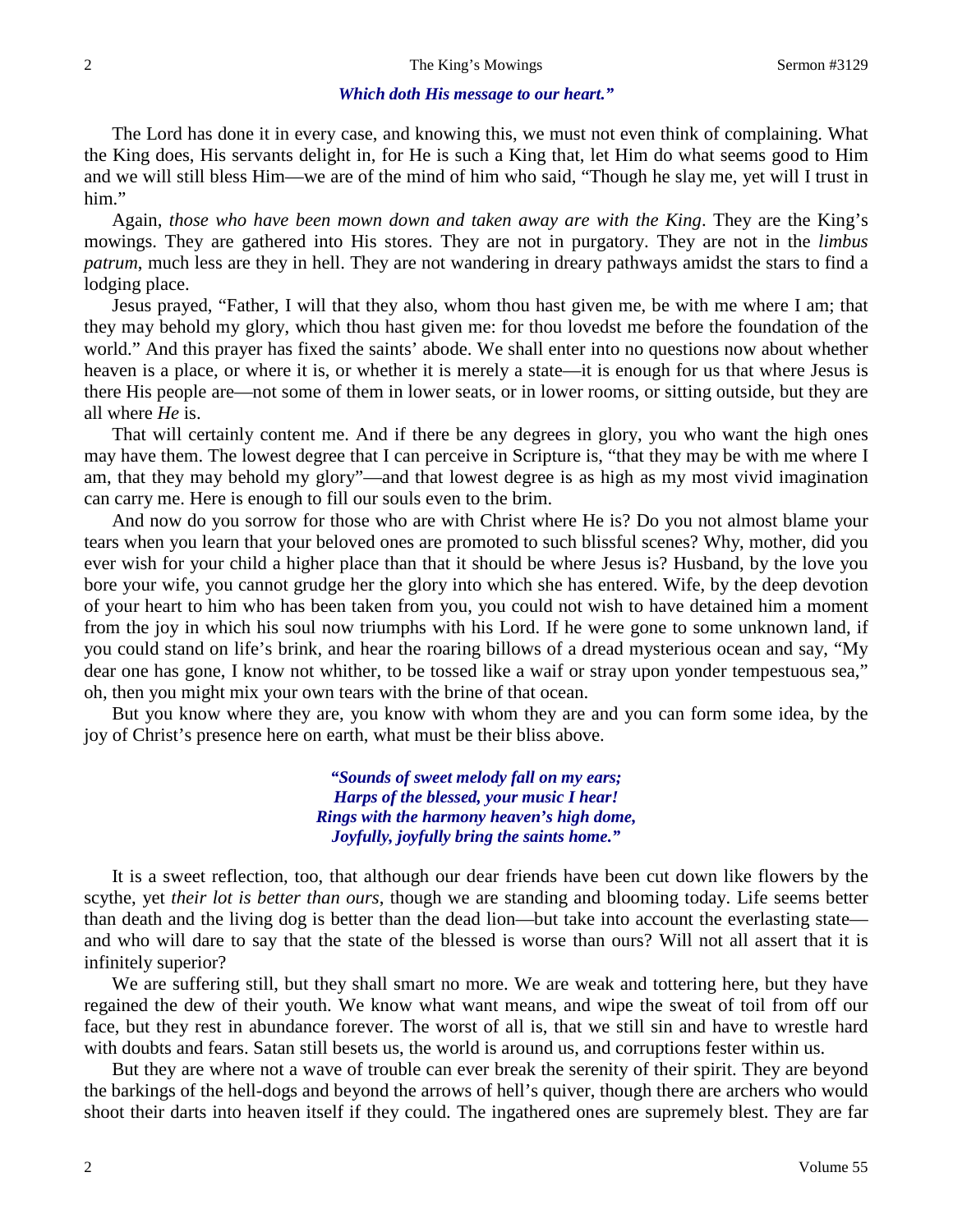beyond what we are in joy, and knowledge, and holiness. Therefore, if we love them, how can we mourn that they have gone from the worse to the better—and from the lower to the higher room?

And moreover, brethren, although some of you sorrow very bitterly because God has taken away the desire of your eyes with a stroke, let me remind you that *you might have had a worse sorrow than this concerning them*. Ah, the mother who has to mourn over a grown-up son who has become a profligate, has a bitterer pang a thousand times over than she has who seen her infant carried to the grave. The father who knows that his sons or daughters have become a dishonor to his name may well wish that he had long ago seen them laid in the silent tomb.

And I have known men, in the church, whom I would sooner have buried a thousand times over than have lived to see what I have afterwards seen in them. For years they stood as honorable professors—but they lived to dishonor the church, to blaspheme their Lord, to go back into perdition, and prove that the root of the matter was never in them.

Oh, you need not weep for those in heaven. Weep not for the dead, neither bewail them—but weep for the spiritually dead—weep for the apostate and backslider. Weep for the false professor and the hypocrite—"the wandering stars," "to whom is reserved the blackness of darkness forever." If you have tears, go and shed them there—but for those who have fought the fight and won the victory, for those who have stemmed the stream and safely landed on the other side—let us have no tears.

Nay, put away the sackbut, and bring forth the clarion, let the trumpet ring out jubilantly the note of victory. It is to them the day of jubilee—why should it be for us the hour of sorrow? They put on the crown and bear the palm branch in their hands—wherefore should we don the funeral weeds? There is infinitely more to rejoice in than there is to sorrow for. Therefore, let our hearts be glad. The Lord has said to them, "Well done," and rewarded them according to His grace, and this is infinitely better than that they should have lived to slip and slide.

"But this is poor comfort," you will say, and therefore let me come back to the text and say that *the King has taken His mowings*. Sorrowful as we may be, it is not the worst sorrow that we could have, but whether or no, we must not grudge the King any whom He takes from us. All the friends we have are lent us. The old proverb says, "A loan should go laughing home," that is, we should never be unwilling to return a loan, but cheerfully give it back to the lender.

Our dear ones were lent to us and what a blessing they have been to us! The lamps of our house, have they been the joy of our day? The Master says, "I want them back again," and do we clutch at them and say, "No, Master, You shall not have them"? Oh, it must not be so. Our dear ones were never half as much ours as they were Christ's. We did not make them, but *He* did. We never bought them with our blood, but *He* did. We never sweat a bloody sweat for them, nor had our hands and feet pierced for them, but *He* did.

They were lent to us, but they belonged to Him. Your prayer was, "Father, let them be with me where I am," but Christ's prayer was, "Father, I will that they also, whom thou hast given me, be with me where I am." Your prayer pulled one way and Christ's pulled another. Be not envious that Christ won the suit. If I ever enter into the Lord's Court of Chancery, if I find that Christ is on the other side, my Lord, I will not plead. You shall have Your will, for I and You and You and I are one—and if it be Your plea that all I love may be with You, so be it, for I shall be with You too, ere long, and I would not quarrel with Your wish.

The King has let out this church like a pasture to us and He says, "I must take My mowings sometimes." Well, He has so watered us and given us the smell of a field that the Lord God has blessed, that when He comes and takes His rent, we may not stand at the gate and forbid Him, but say, "Good Master, come and take which You will. Take your quit-rent, for the field is all Your own. You have dearly purchased it and You have tilled it with much diligence—take what You will, for it is Yours."

And let me add, to increase our comfort, that *the King took His mowings at the right time*. Out of those whom He has taken away from us, I think we must all confess that the Lord took them when they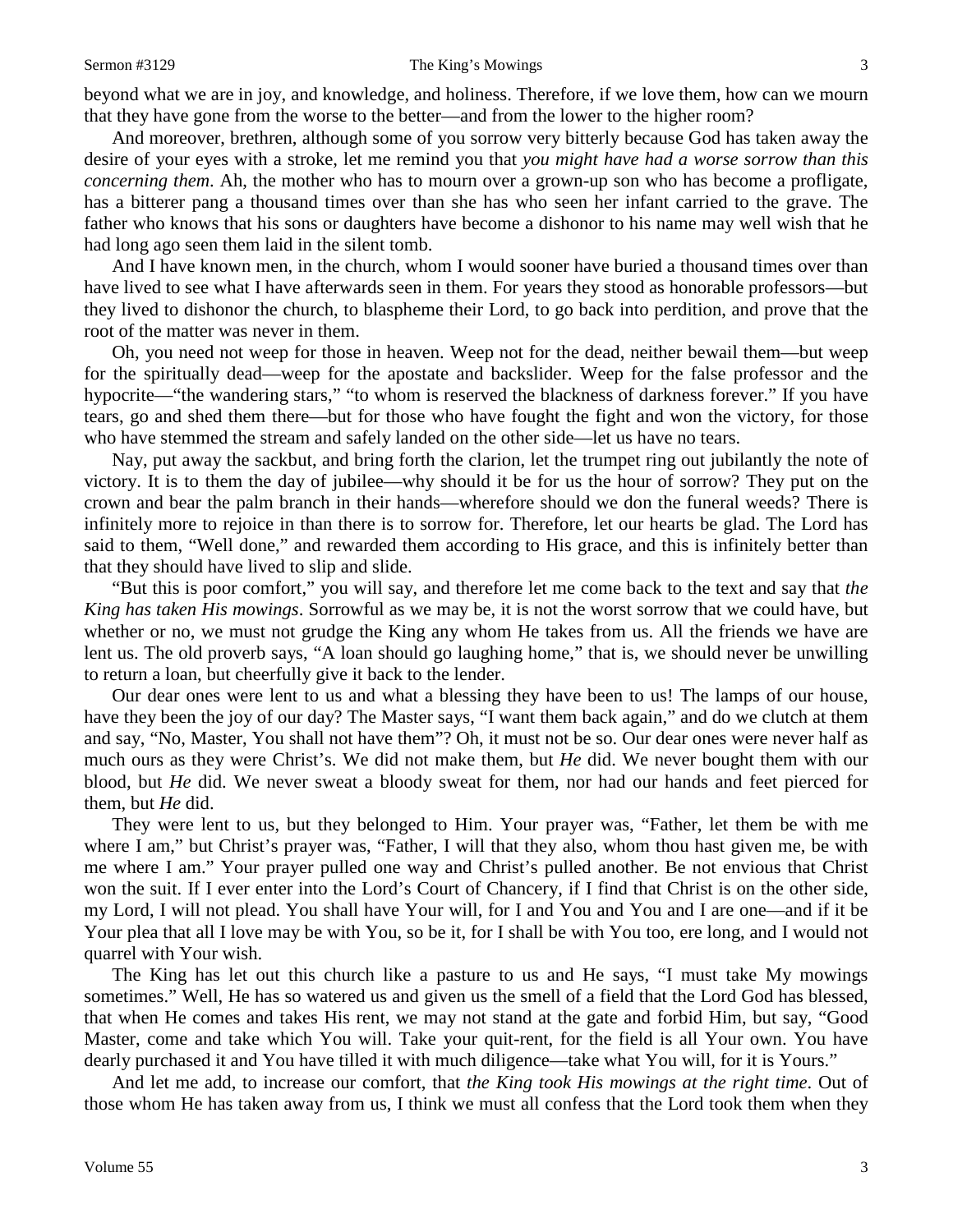should be taken. In one case, a venerable sister, who if she had lasted longer, would have been the prey of weakness and of pain—'twas well she fell asleep.

In another case, a dear young friend was pining under that fell disease, consumption—her throat was scarcely able to receive nourishment—I think those who loved her best must have felt relieved when at last she fell asleep. Two brethren rise before my mind's eye—the one struggled through life and wondered often that he did not sink before, for he was like a ship unfit for sea, which every wave threatens to engulf. It is a wonder that he survived as long as he did. He served his Lord up to the last and when all was over, it was well.

Another, whom I saw with an afflicting disease about him that had brought him very low, had led so gracious a life that he did not need to utter any dying testimony. Brethren beloved, also, who were once with us in the College have fallen asleep, having finished their course and kept the faith.

I may add that, not only did the King take His mowings at the right time, but in every case I have now before my mind, *He took them in the easiest way*. He took them gently. Some have a hard fight for it at the last, but in these cases, though there were pains and dying strife, yet at the last their souls were kissed away by the dear lips of Him who named them by their names and said they were His. They fell asleep, some of them so sweetly that those who looked on scarcely knew whether it was the sleep of life or the deeper sleep of eternity.

They were gone—they were gone at once to their Lord and their God. Putting all these things together—reflecting that the King has done it, that those He has taken away He has taken to be with Himself that their present lot is an infinitely better one than anything beneath the moon, considering, too, that we must never grudge the King the heritage which He has so dearly bought, and that He took His mowings at the right time and took them in the happiest manner—we will no longer repine, but we will bless the Lord.

**II.** And now, brethren, suffer me for a few minutes to use the subject by way of ADMONITION.

I hardly know whether, under this head, I have grouped together thoughts that are quite admonitory. The first one is to be very joyous. It is this—that *as we belong to the King, our hope is that we shall be mown too.* We are sitting on the banks of Jordan, especially some of us who are of riper years, waiting for a summons to the court of the Eternal King.

It becomes a wonder sometimes, with aged Christians, why they stay here so long. John Newton, I think, used to marvel at his own age. And Rowland Hill used to say that he half imagined they had forgotten him—and hoped they would soon remember him and send for him. Well, we have not quite gone that length—we who are young—but still we entertain the hope that, some fair evening, calm and bright, the angel reaper will come with the scythe.

Then shall we, having fulfilled, like the hireling, our day, lay down our tools of labor and take our rest. Then shall we put down our sword, take off our breastplate, and unloose the shoes of iron and brass, for we shall fight no more, but take the palm and claim the victory before the throne.

Never let us look forward to this with dread. It is wondrous that we should do so, and we would not if our faith were stronger. When faith vividly realizes the rest that remains for the people of God, we are tempted to long to be up and away. Then why should we wish to linger here? What is there in this old musty worn-out world—worm-eaten and full of holes, with its very gold and silver cankered—that can satisfy an immortal spirit?

Let us away to the hills of spices and to the mountains of frankincense, where the King in His beauty stands with "helmed cherubim and sworded seraphim" and all the hosts that serve Him day and night, to behold His face, and evermore adore Him. Let us anticipate cheerfully the time when the King's mowings shall include us also.

Brethren, the admonition that arises out of all this is, *let us be ready*. Should not every Christian live every day as if he were going to die that day? Should we not always live as if we knew our last hour to be at the door? If a man, in his right state, were informed all a sudden, "You will die tonight," he ought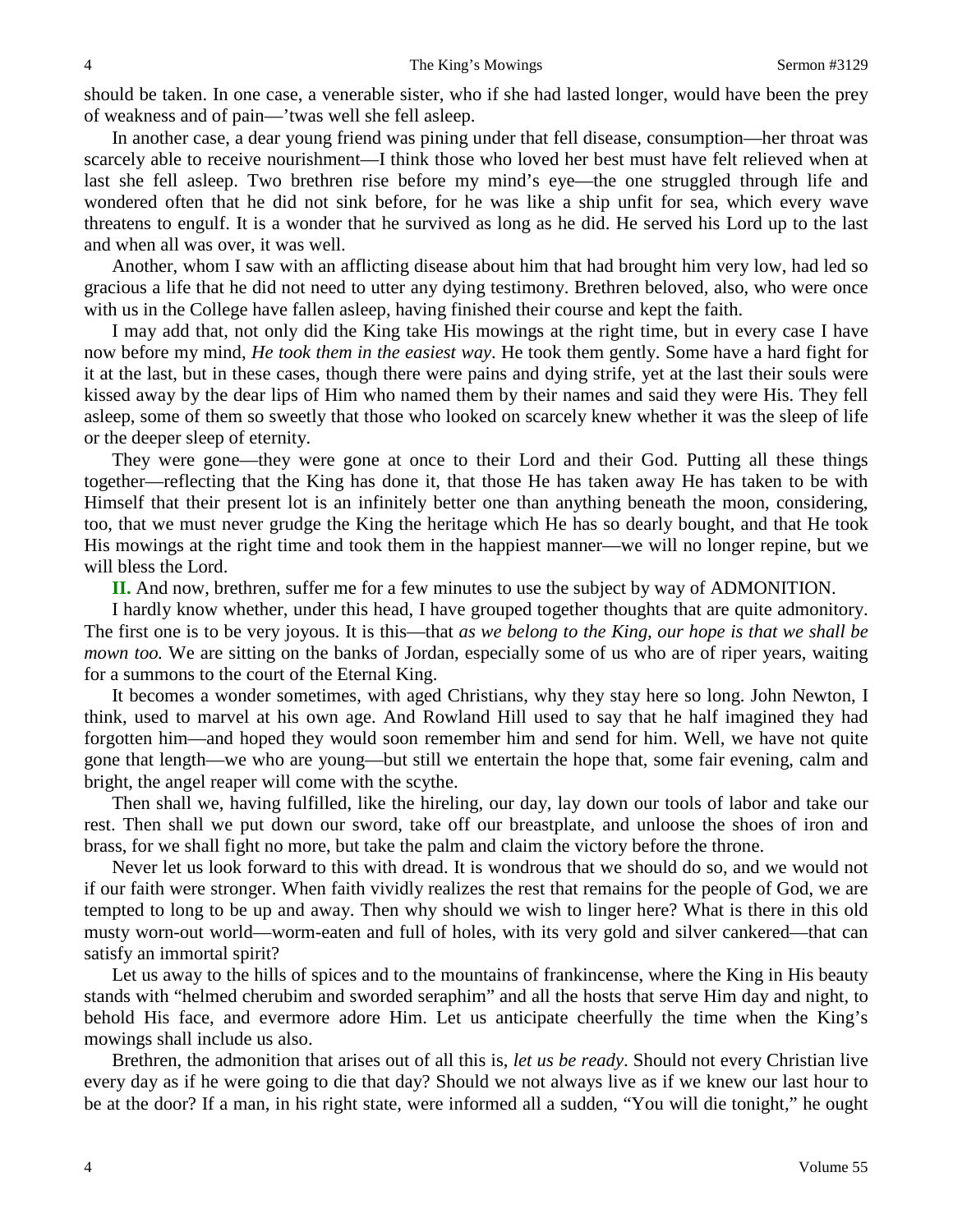not to have to alter his mode of life one atom. He should be so living that he had nothing more to do but to continue his course.

It is remarked of Bengel, the great critic, that "he did not wish to die in spiritual parade, but in the ordinary way—like a person called out to the street door from the midst of business—so much so that he was occupied with the collection of his proof-sheets at his dying season, as at other times." To me, it seems to be the very highest kind of death to die in harness—concluding life without suspending service.

Alas, many are unready and would be sadly put about if the midnight cry were suddenly heard. Oh, let us see that everything is in order! Both for this world and the next nothing should be left to be hurried over in the last few hours. Christian man, is your will made? Are your business affairs all straight? They ought to be—everything ought to be as nearly as you can keep it in perfect order, so that you are ready to go at any minute.

Mr. George Whitefield used to so live in anticipation of death that he said, "I never go to sleep at night with even a pair of gloves out of place." Oh, that we would be habitually ready and in order especially in higher matters—walking before the Lord, as preparing to meet Him!

Then, dear friends, this departure of many of our fellow workers, while it admonishes us to be going, to go, at the same time *teaches us to do twice as much while we are here, seeing that our numbers are being so constantly thinned*. A brave soldier, in the day of battle, if he hears that a regiment has been exterminated by the enemies shot and shell, says, "Then those of us that survive must fight all the more bravely. There is no room for us to play at fighting. If they have slain so many, we must be more desperately valiant."

And so, today, if one here or there is gone, a useful worker from the Sabbath schools, or from the street preaching, then it is time our broken ranks were repaired. O you young men, I pray you, fill up the gap. And you young women who love the Savior, if a Sabbath school teacher is gone, and you are teaching, teach better, or if you are not teaching, come and fill the place.

My dear brothers and sisters, I pray for recruits. I stand like a commander in the midst of my little army and see some of the best smitten down—here one and there one—and what can I do but, as my Master bids me, lead you on and say, "Brethren and sisters, step into their places. Fill the gaps in the ranks."

Do not let death gain upon us, but even as one goes into the golden city, let another cry, "Here I am. Call me also to my reward." As for us who are at work, we must labor more zealously than ever, we must pray more fervently than ever. When a certain great man suddenly died in the ministry, I remember, in my young days, an old preacher saying, "I must preach better than ever I did now that Mr. So-and-so is gone." And you, Christian, whenever a saint is removed, say, "I must live the better to make up to the church the loss which it has sustained."

One other thought, by way of admonition. *If the King has been taking His mowings, then the King's eye is upon His church*. He has not forgotten this field, for He has been mowing it. We have been praying lately that He would visit us. He has come, He has come! Not quite as we expected Him, but He has come, He has come!

Oh yes, and as He has walked these aisles and looked on this congregation, He has taken first one, and then another. He has not taken me, for I am not ready. And He has not taken you, for you are not quite ripe—but He has taken away some that were ripe and ready—and they have gone to be with Him where He is.

Well, then, He has not forgotten us, and this ought to stimulate us in prayer. He will hear us, His eye is upon us. This ought to stimulate us to self-examination. Let us purge out everything that will grieve Him. He is evidently watching us. Let us seek to live as in His presence, that nothing may vex His Spirit and cause Him to withdraw from us.

Beloved, these are the words of admonition.

**III.** And now, a few more words by way of ANTICIPATION.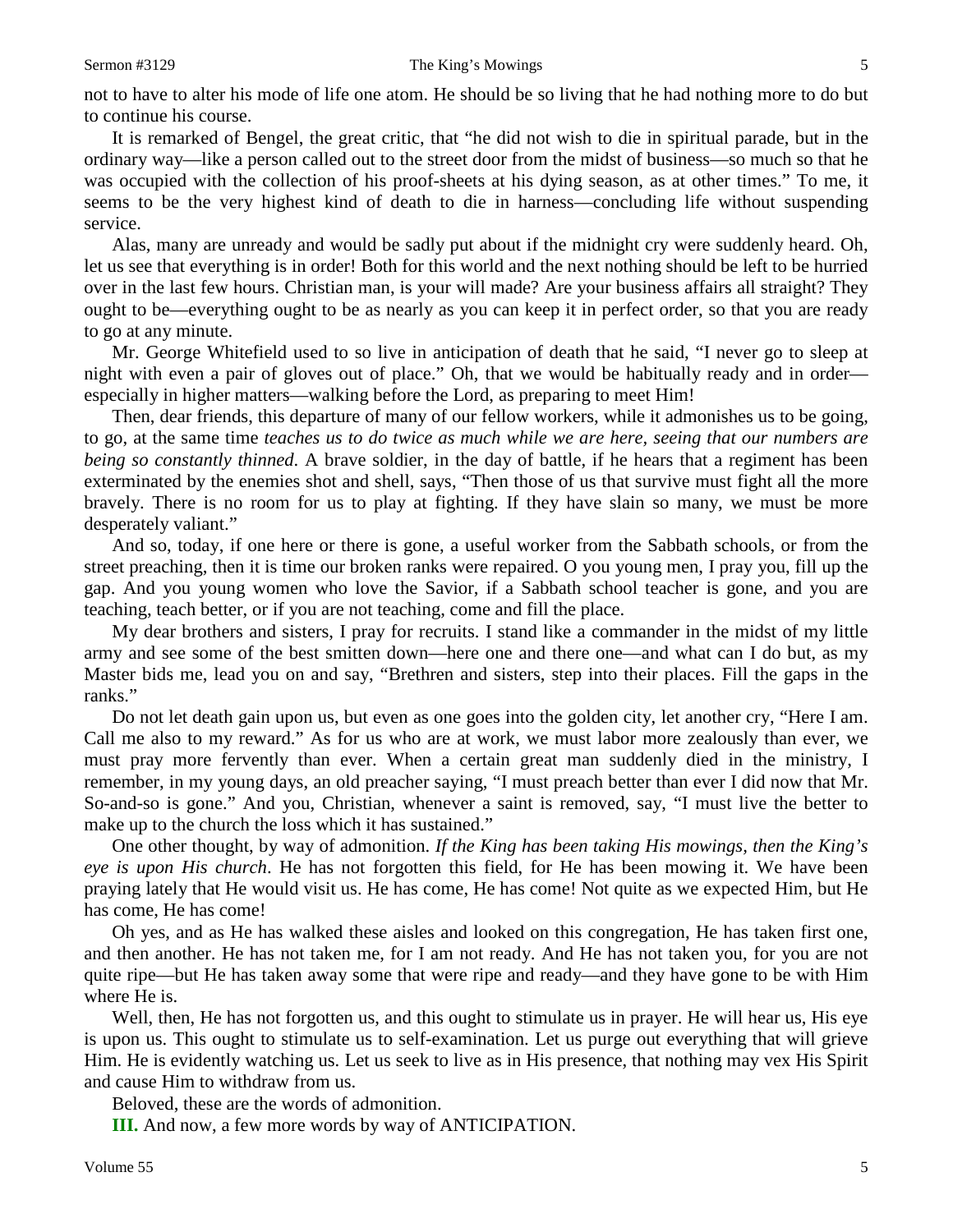I hardly know under what head to place them. What anticipations are there that come out of the mowing?

Why these. *There is to be an after-growth*. After the King's mowings, there came another springing up of fresh grass, which belonged to the King's tenants. So we expect, now that the King has been mowing, that we shall have a fresh crop of grass. Is there not a promise, "They shall spring up as among the grass, as willows by the water courses?" Fresh converts will come and who will they be?

Well, I look around, but I will not say, with Samuel, as I look at some young man in the gallery, "Surely the LORD hath chosen him." Neither will I look down to someone in that area and say, "Surely the LORD hath chosen *him*," but I will bless God that I know He has chosen some and that He means to make this fresh grass spring up to fill up the vacuum caused by the King's mowings.

Do you know who I should like to come if I might have my preference? Well, where the daughter has died, how glad I should be if the father came, or the brother came. And where the father has died, how I would be rejoiced if the son should come. And where a good woman has been taken away, how glad would I be if her husband filled up the place!

It seems to me as if it were natural to wish that those who loved them best should occupy their position and discharge their work for them. But if that cannot be, I stand here tonight as a recruiting sergeant. My King in His wars has lost some of His men and the regiment wants making up. Who will come? I put the colors in my hat tonight, but I will not stand here and tempt you with lies about the ease of the service, for it is hard service. Yet I assure you that we have a blessed Leader, a glorious conflict and a grand reward.

Who will come? Who will come to fill up the gaps in the ranks? Who will be baptized for the dead, to stand in their place of Christian service, and take up the torch which they have dropped? I will pass the question round and I hope that many a heart will say, "Oh, that the Lord would have me! Oh, that He would blot out my sins and receive me!"

He delights in contrite hearts. He saves such as be of a contrite spirit. He will save whom He will have, but the way to be enlisted is plain. "Oh!" say you, "what must I give to be Christ's soldier?" To be the queen's soldier, you do not give anything—you receive a shilling. You *take*, in order to be a soldier of the queen, and so, to be Christ's soldier, you must take Christ to be your All-in-all, holding out your empty hand and receiving of His blood and righteousness to be your hope and your salvation. Oh, that His good Spirit would sweetly incline your wills that one after another might be made willing in the day of His power! May He thus do—and our hearts will greatly rejoice.

As I read the passage in Amos from which I have taken my text, I noticed something about caterpillars. (The marginal reading calls them "green worms"). It is said that after the King's mowings, there came the caterpillars to eat up the after growth. Oh, those caterpillars! When the poor Eastern husbandman sees the caterpillars, his heart is ready to break, for he knows that they will eat up every green thing.

And I can see the caterpillars here tonight. There is the great green caterpillar that eats up all before him—I wish I could crush him. He is called the caterpillar of procrastination. There are many, many other worms and locusts which eat up much, but this worm of procrastination is the worst, for just as the green blade is beginning to spring up, this caterpillar begins to eat.

I can hear him gnawing, "Wait, wait, wait. Tomorrow, tomorrow. A little more sleep, a little more sleep, a little more sleep." And so this caterpillar devours our hopes. Lord, destroy the caterpillar and grant that, instead of the fathers, may be the children. Instead of the King's mowings, may there come up the after-growth who shall be a rich reward to the husbandman and bring glory to the Owner of the soil!

We have reason to pray that the Lord would send the dew and the rain to bring forth the aftergrowth. "He shall come down like rain upon the mown grass." Now this congregation is like mown grass. God has mown it—a rich mowing has the King taken from us. Now, my brethren, we have the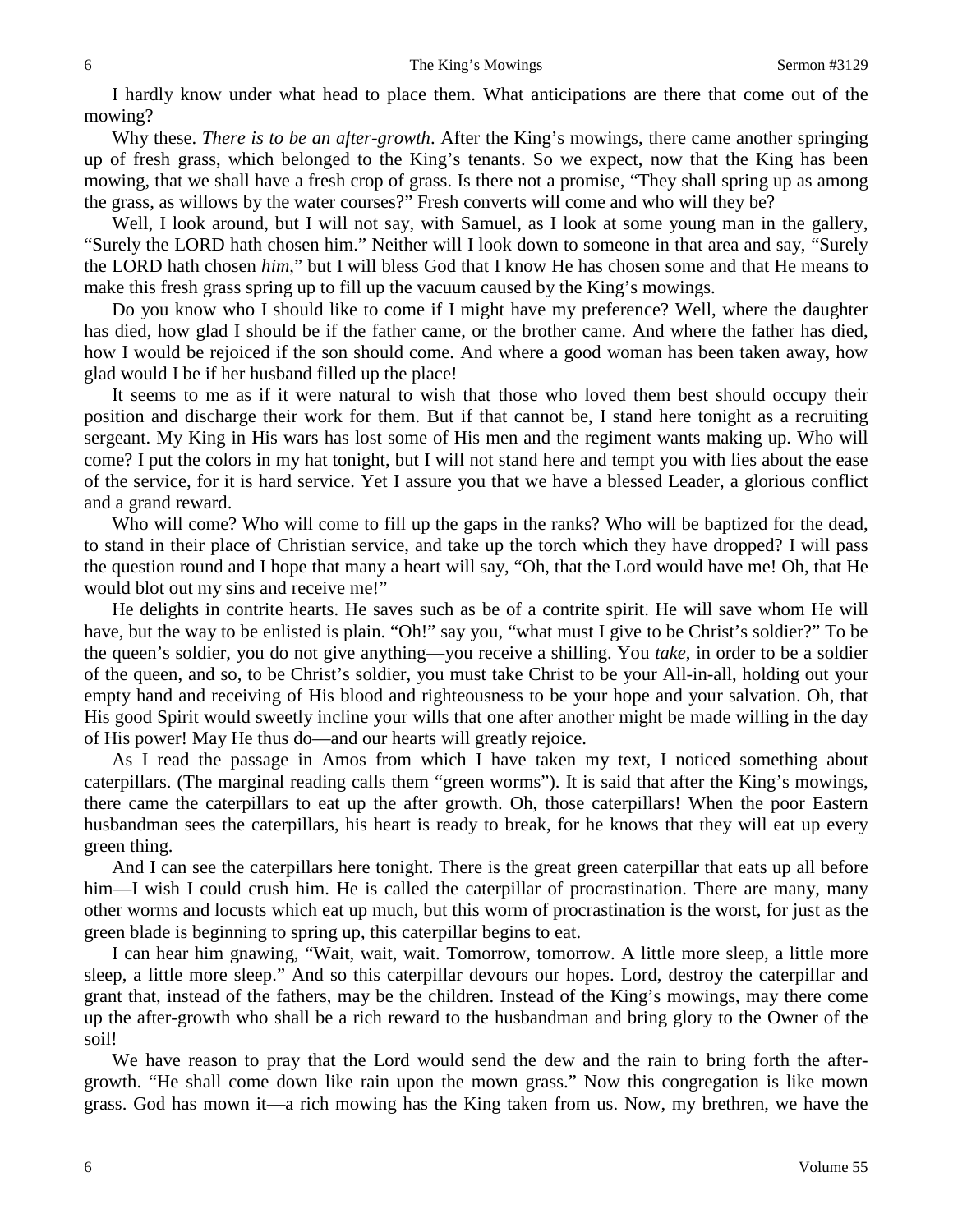Oh that He would come down like rain upon the mown grass now! Then shall we see the handful of corn in the earth upon the top of the mountains multiply till its fruit shall shake like Lebanon and they of the city shall flourish like grass of the earth. The Lord send it, the Lord send it now!

If any would be saved, here is the way of salvation—"Believe on the Lord Jesus Christ, and thou shalt be saved." To believe is to trust. What you have to trust in is this—that Jesus is God, that He became man, that He suffered in the sinner's place, and that whosoever believes in Him shall be forgiven, because God has punished Christ instead of believers. Christ bore God's wrath instead of every sinner that ever did or ever shall believe in Him. And if you believe in Him, you were redeemed from among men. His substitution was for you and it will save you.

But if you believe not, you have no part or lot in this matter. Oh, that you were brought to put your trust in Jesus! This would be the pledge of your sure salvation tonight and forevermore. God bless you, for Christ's sake! Amen.

### **EXPOSITION BY C. H. SPURGEON**

### *REVELATION 21*

**Verse 1.** *And I saw a new heaven and a new earth: for the first heaven and the first earth were passed away; and there was no more sea.* 

Astronomers tell us that within living memory several starry worlds have burnt out and vanished out of sight. The apostle Peter has told us that this world will be destroyed by fire, but it will afterwards be renewed, and a new sky and a new earth will appear after the first firmament and the first earth shall have become extinct.

God means that this planet should continue to exist after it has had a new creation and renewed its youth. The regeneration of His people, their new birth, is a foretaste of what is yet to happen to this whole world of ours. We have the first fruits of the Spirit and we groan within ourselves while we wait for the fullness of that new creation.

"The first heaven and the first earth were passed away; and there was no more sea," because the sea is the emblem of separation, and destruction, and unrest. The sea has her dead who shall be given up. The sea cannot now rest nor be quiet, but all shall be calm and tranquil in the new heaven and the new earth.

**2.** *And I John saw the holy city, New Jerusalem, coming down from God out of heaven, prepared as a bride adorned for her husband*.

John saw, in vision, the glorified church of God coming to dwell on the new earth, descending for a while from heaven to be the very glory of the newly-created world.

**3-4.** *And I heard a great voice out of heaven saying, Behold, the tabernacle of God is with men, and he will dwell with them, and they shall be his people, and God himself shall be with them, and be their*  God. And God shall wipe away all tears from their eyes; and there shall be no more death, neither *sorrow, nor crying, neither shall there be any more pain: for the former things are passed away*.

When there shall be a new heaven and a new earth, and the church shall be in her new and glorified condition, then there will be no need for all those purifying forces which have been so active here below. There shall be no death, nor sorrow, nor crying, nor pain, nor trial of any kind—all shall be happiness for all shall be holiness.

And then, as God dwelt of old among His people in the wilderness, and as Jesus Christ, the Word, was made flesh and tabernacled among us, and we beheld His glory, so in that new world shall God reveal Himself to His people by a special indwelling and a peculiar nearness.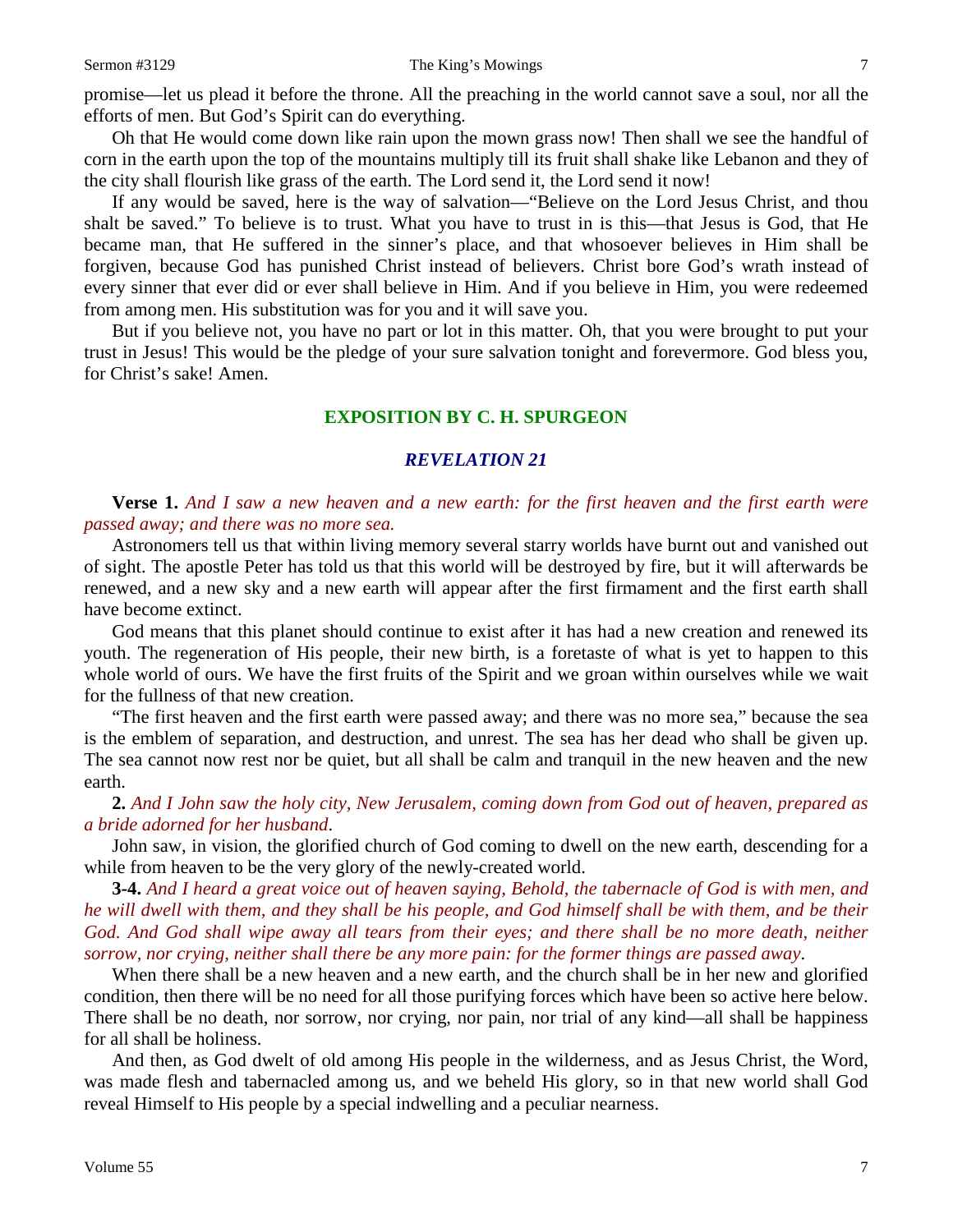**5.** *And he that sat upon the throne said, Behold, I make all things new.* [See sermon #1816, Sermon for a New Year's Day] *And he said unto me, Write: for these words are true and faithful*.

Once, the Lord might have said, "Behold, I make all things," but now He says, "Behold, I make all things new." Glory be unto the great Creator! Did not the morning stars sing together for joy when He made the world? But equal if not greater glory must be ascribed to the great Regenerator, the New Creator. Shall we not all sing together to His praise? Yes, that we shall if we are numbered among the "all things" that He makes new.

**6.** *And he said unto me, It is done. I am Alpha and Omega, the beginning and the end. I will give unto him that is athirst of the fountain of the water of life freely*. [See sermon #1549, Good News for Thirsty Souls]

Probably John did not expect to hear that sweet Gospel message just then. The Lord Jesus Christ was speaking of lofty themes, of worlds newly made, and yet in the very middle of it all He puts this gracious promise. Let this be a pattern to all of you who are preachers or teachers—no matter what your subject may be, a Gospel promise or invitation is always in place and in season. You may put it among the most golden sentences like a precious stone in a setting of pure gold and it will never be out of order come when it may.

Men hate God without the slightest reason for doing so and God loves men without the slightest reason—there is every reason why men should love God, and not hate Him—yet they have hated Him without a cause. And there is every reason why God should hate man and not love him—yet He loves us so much that He gave His only-begotten Son to die, that whosoever believes in Him may live forever.

### **7.** *He that overcometh shall inherit all things; and I will be his God, and he shall be my son.*

What a wonderful word is that! "He shall be my son"—not My servant, but "my son." God give us the faith to rise to this more than royal dignity! "As many as received him, to them gave he power to become the sons of God."

### **8.** *But the fearful,*

No, that is not the right word, it is the cowardly, for there are many who are full of fear who are nevertheless most sincere and right in God's sight. "But the cowardly,"

**8.** *And unbelieving, and the abominable, and murderers,*

And the apostle John tells us that "whosoever hateth his brother is a murderer,"

#### **8.** *And whoremongers,*

Unchaste and unclean men and women,

#### **8.** *And sorcerers,*

Persons who profess to have communications with the dead, necromancers, spiritualists, and all people of that sort,

### **8.** *And idolaters,*

That is, all who love anyone or anything more than God,

**8.** *And all liars, shall have their part in the lake which burneth with fire and brimstone: which is the second death*.

That is the death that never dies—the death which is far more to be dreaded than the death of the body.

**9.** *And there came unto me one of the seven angels which had the seven vials full of the seven last plagues, and talked with me, saying, Come hither, I will shew thee the bride, the Lamb's wife*.

John had already caught a glimpse of "the holy city, New Jerusalem, coming down from God out of heaven." And now this angelic messenger bids him come nearer, and look more closely into this mysterious and glorious city "prepared as a bride adorned for her husband."

**10-13.** *And he carried me away in the spirit to a great and high mountain, and shewed me that great city, the holy Jerusalem, descending out of heaven from God, having the glory of God: and her light was like unto a stone most precious, even like a jasper stone, clear as crystal; and had a wall great and high, and had twelve gates, and at the gates twelve angels, and names written thereon, which are the names of*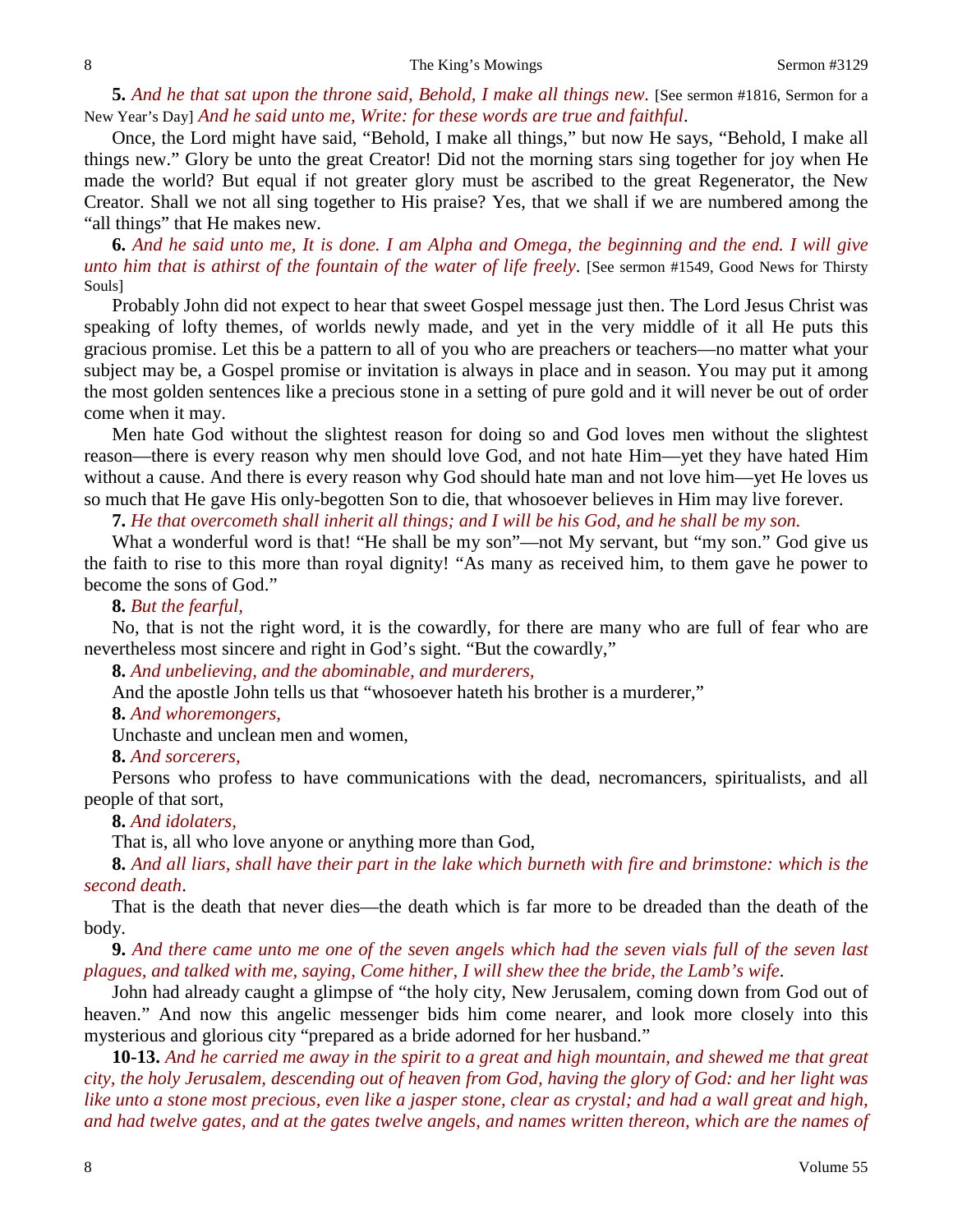## *the twelve tribes of the children of Israel: on the east three gates; on the north three gates; on the south three gates; and on the west three gates.*

God's church glorified lies open to all quarters of the infinitude of space. It is no prison of souls that dare not go beyond its borders, but a many-gated city, so that the blessed spirits there can fly whithersoever they will.

**14.** *And the wall of the city had twelve foundations, and in them the names of the twelve apostles of the Lamb*.

Not Peter only, but the whole of the twelve apostles shall have their names in the foundations of that holy city.

**15-16.** *And he that talked with me had a golden reed to measure the city, and the gates thereof, and the wall thereof. And the city lies foursquare, and the length is as large as the breadth: and he measured the city with the reed, twelve thousand furlongs. The length and the breadth and the height of it are equal*.

It seems at first to be astounding that the height of a city should be equal to the length and the breadth of it, but if you have traveled in Italy, you must have seen many a city, perched upon a hill, which seemed to be even higher than it was broad or long, if you included the wall of the city and the houses one above another right up to the loftiest minaret or tower. Yes, like a priceless square casket made all of costly jewels is this wondrous city, equally glorious whichever way you look at it. "The length and the breadth and the height of it are equal."

**17-18.** *And he measured the wall thereof, an hundred and forty and four cubits, according to the measure of a man, that is, of the angel. And the building of the wall of it was of jasper: and the city was pure gold, like unto clear glass*.

Such gold as never was, nor is, nor ever shall be on this earth until that time when God shall have purified it. Our gold is dull, opaque—light is blocked out by it. How many might see if it were not for the gold which blinds them and hides the truth from them!

**19-20.** *And the foundations of the wall of the city were garnished with all manner of precious stones. The first foundation was jasper; the second, sapphire; the third, a chalcedony; the fourth, an emerald; the fifth, sardonyx; the sixth, sardius; the seventh, chrysolite; the eighth, beryl; the ninth, a topaz; the tenth, a chrysoprasus; the eleventh, a jacinth; the twelfth, an amethyst*.

You know that the stones of which this holy city is built are living stones. You and I, if we are trusting in the Lord Jesus Christ, shall be there—living stones prepared by living grace to have a name and a place in this living city. But what changes will have to be wrought in us before we are fit to be put among these precious jewels!

We are like poor blocks of common-looking stone, but we do not know what we shall be like when we have been cut and polished on the great Lapidary's wheel. You may take a precious stone to a jeweler and ask him what its value is, but he will say, "I cannot tell what it is worth until it has been cut and polished." That is how the Lord will prove the value of His living stones. If He will but work upon us by His grace, we cannot tell what He will make of us before He places us in the position He has appointed for us in the glorious city that rests upon these twelve precious foundations.

**21.** *And the twelve gates were twelve pearls; each several gate was of one pearl: and the street of the city was pure gold, as it were transparent glass*.

John had already said that "the city was pure gold, like unto clear glass" and now he says that "the street of the city was pure gold, as it were transparent glass." We do not always get such a combination as this here below, gold, precious and pure, yet unstained with blood, and undimmed with the oppression of the poor—diaphanous gold, "as it were transparent glass."

**22-23.** *And I saw no temple therein: for the Lord God Almighty and the Lamb are the temple of it. And the city had no need of the sun, neither of the moon, to shine in it: for the glory of God did lighten it, and the Lamb is the light thereof*. [See sermon #583, The Lamb—The Light]